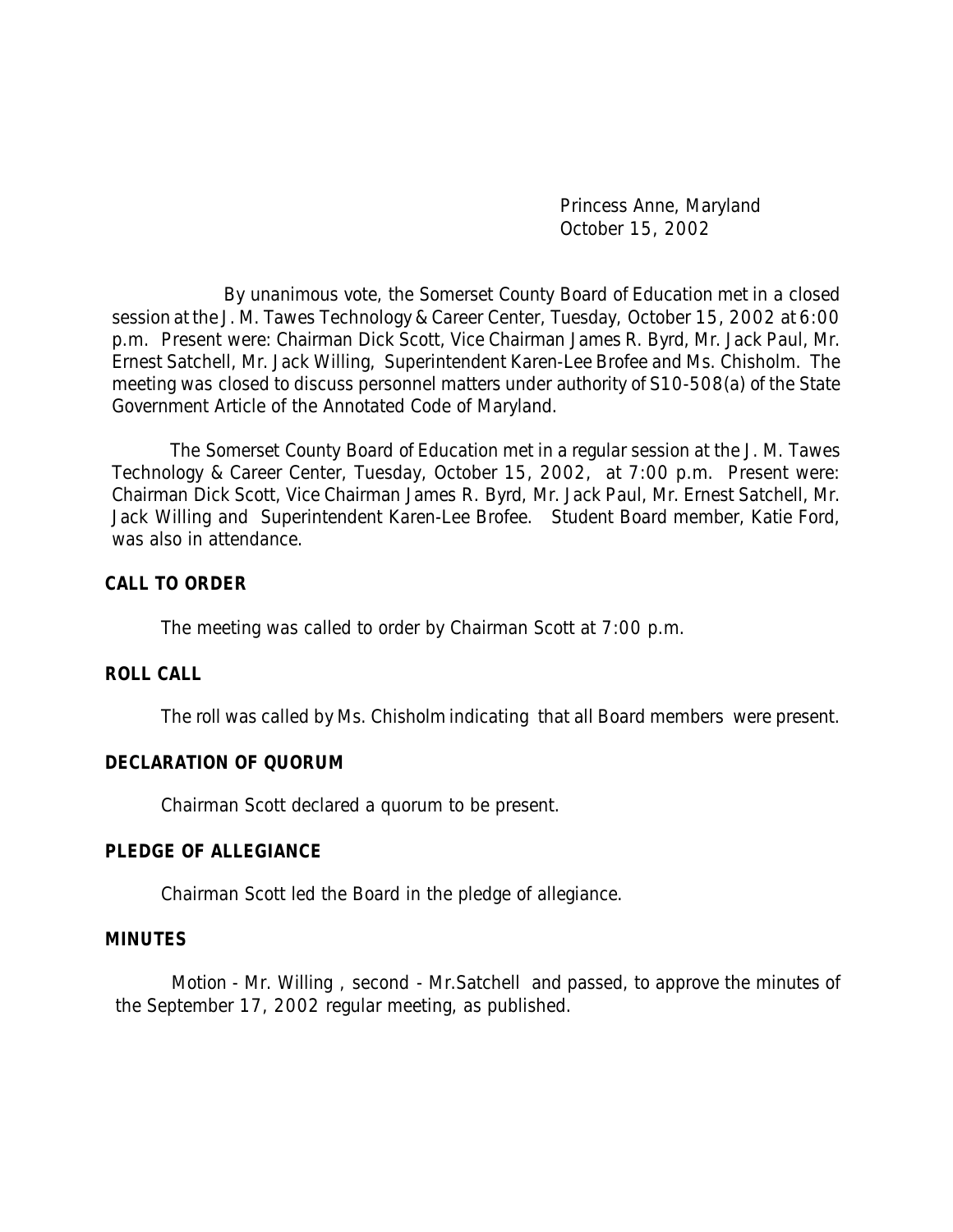### Board Meeting - October 15, 2002 Page **AGENDA**

 Dr. Brofee requested to amend the agenda to table item 12-H, Proposed Policy No. 700-33 (Family and Medical Leave Act) and to add item 12-I, Transportation, Substitute Bus Driver. Motion - Mr. Willing, second - Mr. Byrd and passed, to adopt the agenda as amended.

# **PUBLIC PARTICIPATION**

Mr. Dan Kuebler expressed concern that student achievement was not on the agenda noting he feels this should be on the agenda at all board meetings.

# **STUDENT BOARD MEMBER REPORT**

Katie Ford reported on activities in her area school district.

# **EXTERNAL DIPLOMA PROGRAM**

Mrs. Theresa West, Coordinator of the External Diploma Program, introduced Hope Walker, a recent graduate of the External Diploma Program. Chairman Scott presented Ms. Walker with her diploma.

### **WASHINGTON HIGH SCHOOL REPORT**

Mrs. Louise Cheek, Principal of Washington High School, reported on school activities to include the school improvement plan, ROTC Program, tutorial program, and school climate. The school's goal is to make every child successful.

### **OLD BUSINESS**

### **TECHNOLOGY PLAN**

Upon recommendation of the Superintendent, it was moved by Mr. Satchell, seconded by Mr. Paul and passed, to approve the Technology Plan as presented by Mrs. Smoker.

# **CAPITAL IMPROVEMENT PROGRAM**

Upon recommendation of the Superintendent, it was moved by Mr. Willing, seconded by Mr. Paul and passed, to approve submitting the capital improvement recommendations to the state as presented.

### **NEW BUSINESS**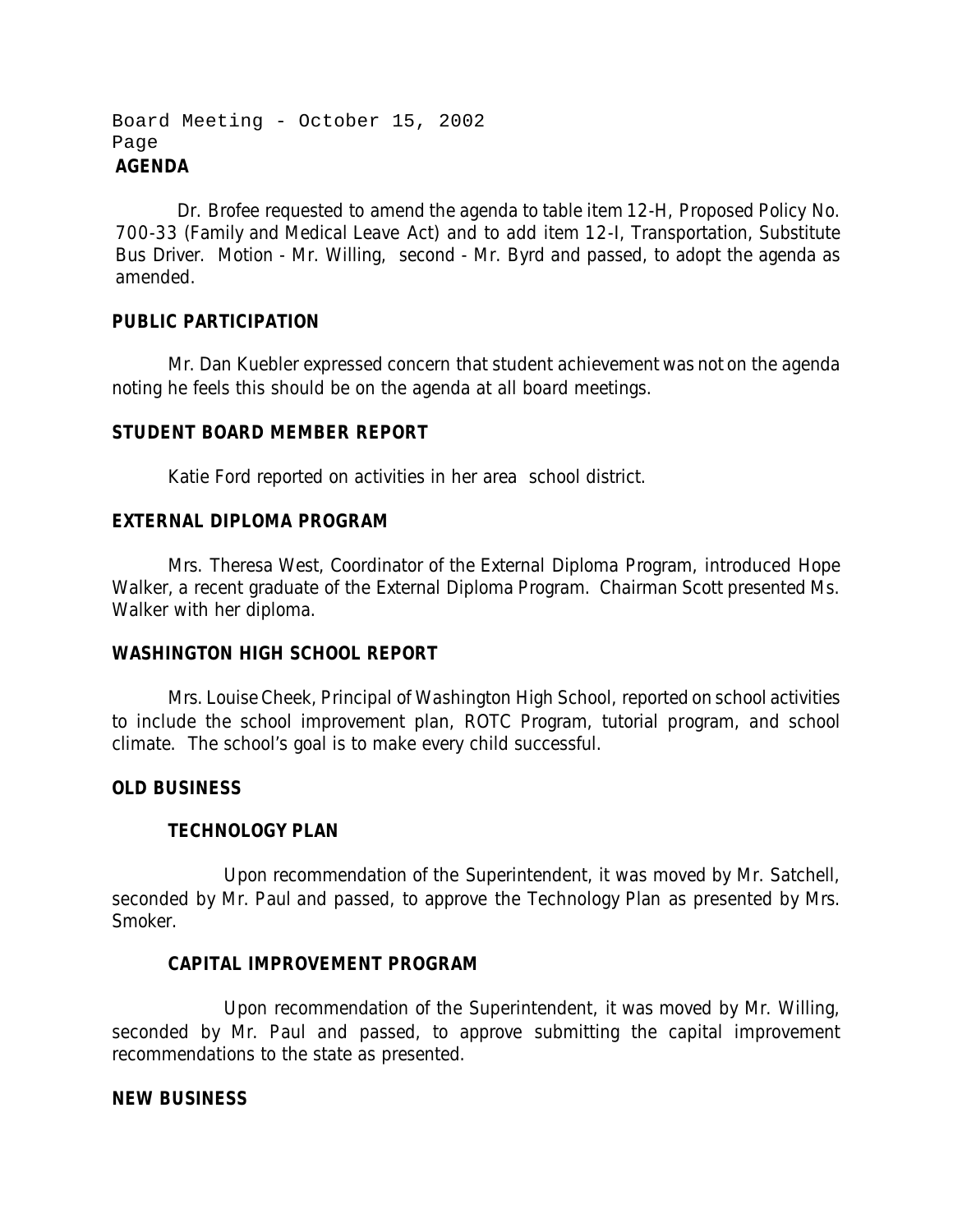Board Meeting - October 15, 2002 Page

### **PERSONNEL**

Upon recommendation of the Superintendent, it was moved by Mr. Paul, seconded by Mr.Satchell and passed, to approve the following personnel actions: new hires: Michelle Thompson, Ellen Barnes, Kirk Jackson, Arthur Whittington III, Maizie Handy, Kenethia McIntosh, Derrick Felton, Jennifer Hoffman, Donna Hampton, Shawn DeShields, Donte Bivens, LaFonda Collier, Jamie Jenkins, Vernetta Mason, Frances Vignier, Maria Kenney, Ruth Scott, Stanford Gale, Michael Maciejewski; resignations: Donna Hampton; changes: Glen Ennis to position of Vice Principal Westover Elementary School.

#### **MABE COMMITTEE**

Chairman Scott announced that Board member, Jack Willing will be serving on the Legislative and Budget and Finance Committees of the Maryland Association of Boards of Education.

#### **GEAR UP**

Ms. Dianne Johnson provided an update of the Gear Up Program, noting the goal is to increase the rigor of academic achievement.

### **EWELL SCHOOL BOILER REPAIR**

Upon recommendation of the Superintendent, it was moved by Mr. Byrd, seconded by Mr. Willing and passed, to approve the replacement of the boiler at Ewell School.

### **PROPOSED POLICY NO. 600-37 (LEARNING SUPPORT TEAMS)**

It was consensus of the Board to receive Proposed Policy No. 600-37 (Learning Support Teams) for study.

### **PROPOSED POLICY NO. 200-23 (AUTHORIZATION FOR RESEARCH STUDIES)**

It was consensus of the Board to receive Proposed Policy No. 200-23 (Authorization For Research Studies) for study.

### **TRANSPORTATION - SUBSTITUTE BUS DRIVER**

Upon recommendation of the Superintendent, it was moved by Mr. Willing, seconded by Mr. Satchell and passed, to approve Mrs. Paula Green as a substitute bus driver.